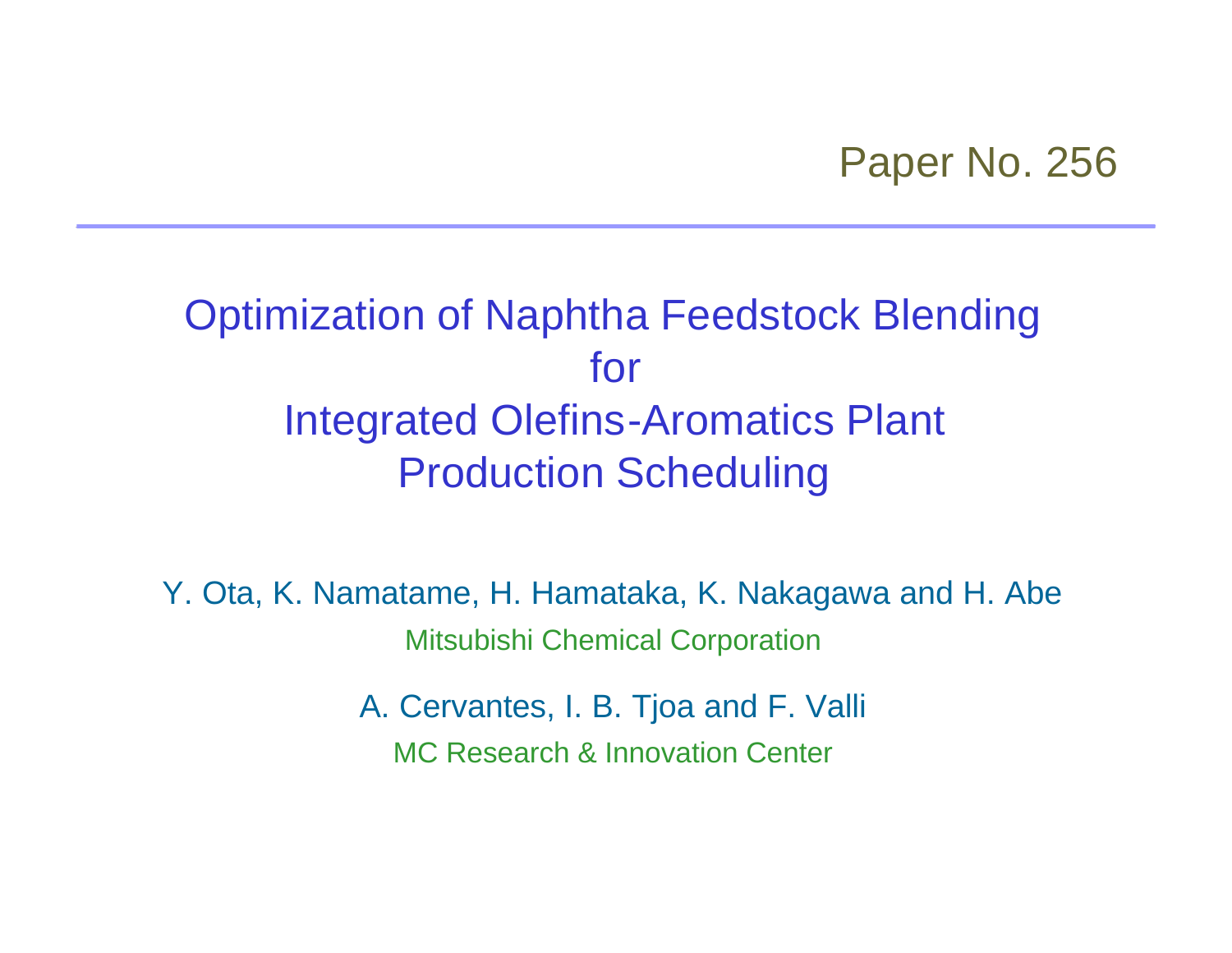#### Hierarchy of Decisions in Business Activities

#### $\boldsymbol{\mu}$  Optimization efforts for improving profitability



Here we focus on production scheduling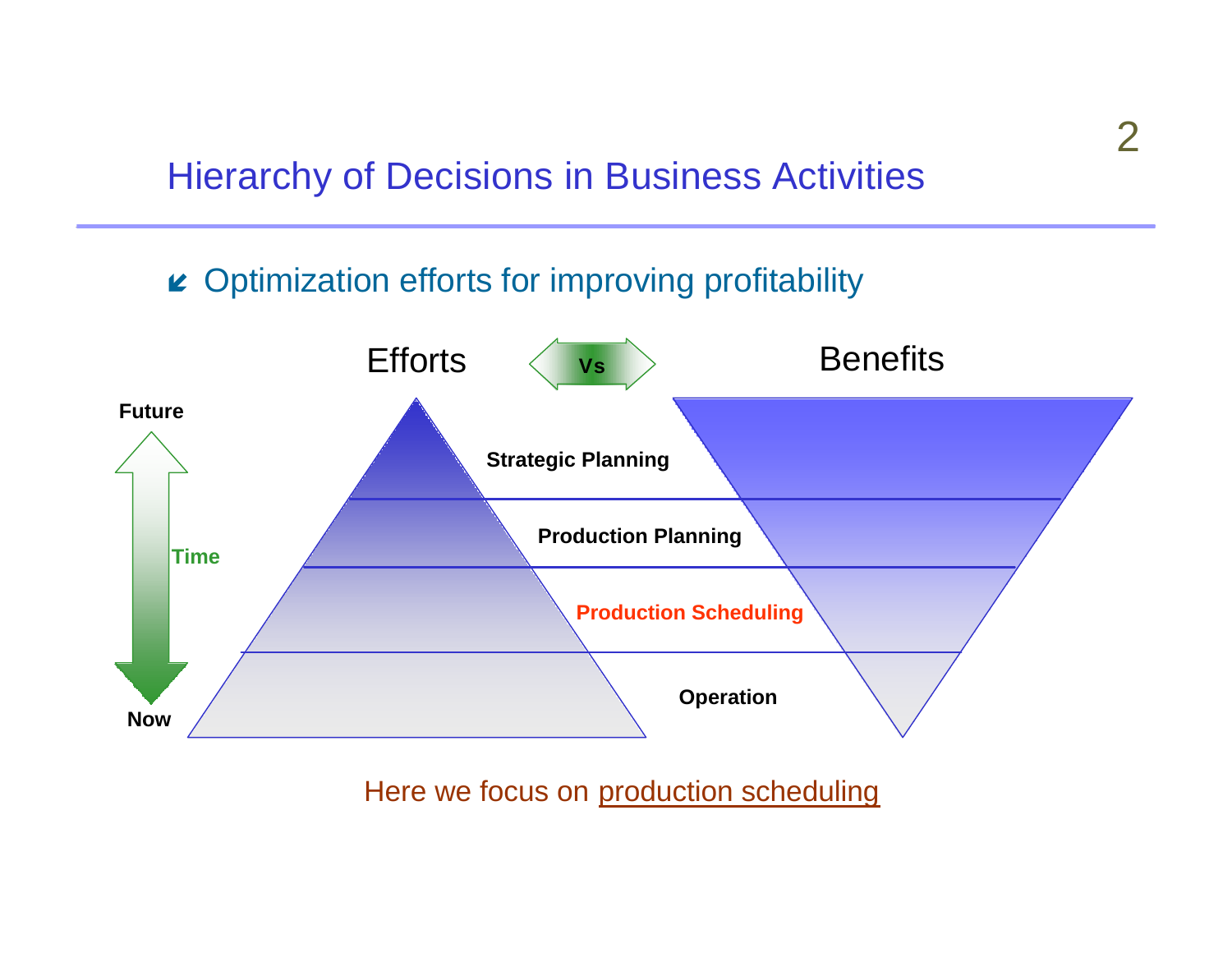# Issues in Ethylene Plant Production Scheduling



#### Model requirement:

- Accurate (rigorous) daily production model
- Main Focus: **Main Focus:** All Focus: All Focus: All Focus: All Focus: All Focus: All Focus: All Focus: All Focus: All Focus: All Focus: All Focus: All Focus: All Focus: All Focus: All Focus: All Focus: All Focus: All Focus

Find *optimal feedstock allocation* for daily production scheduling, for meeting production demands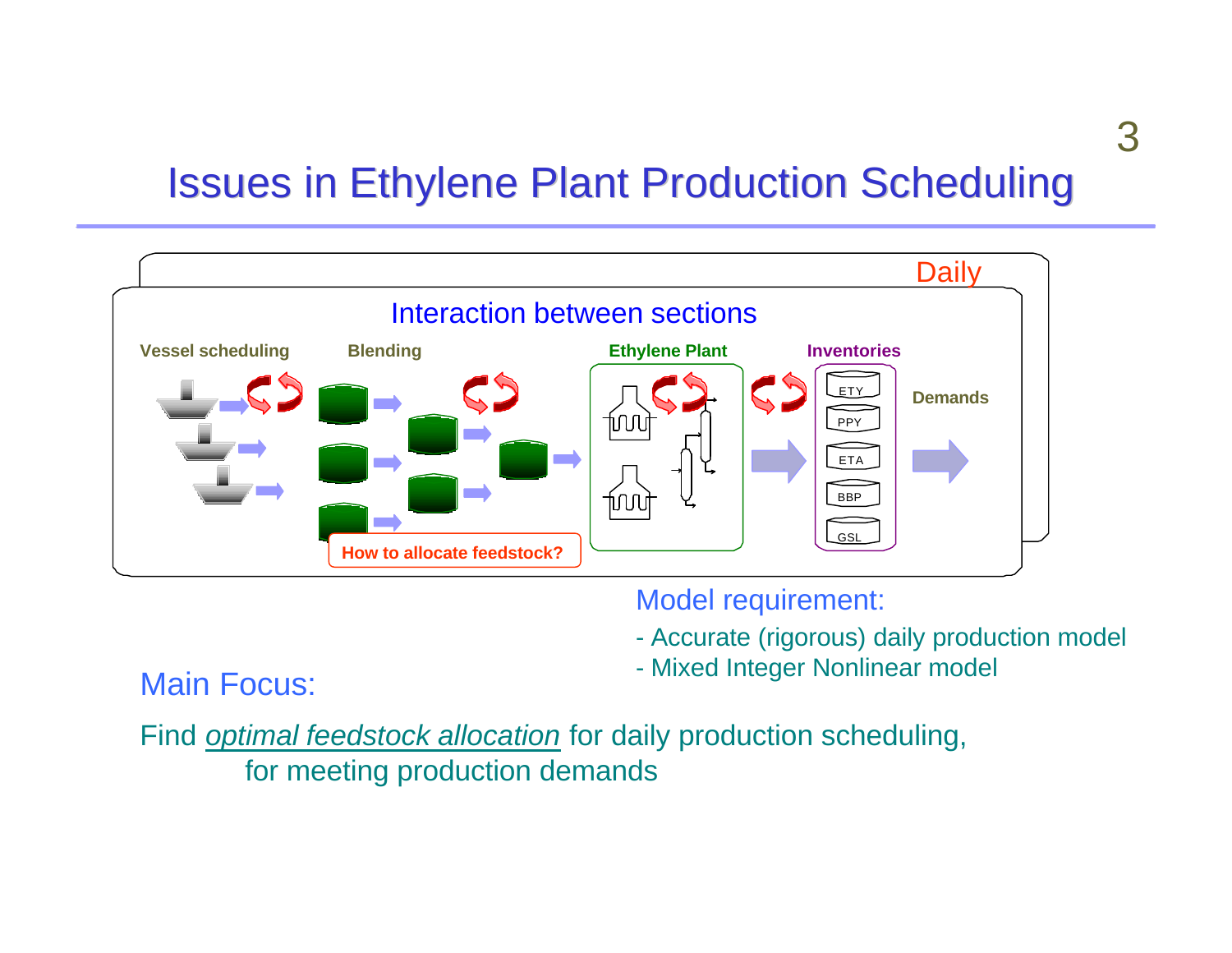Case Study: Real Production Scheduling for 2 Ethylene and 2 Benzene Plants 4

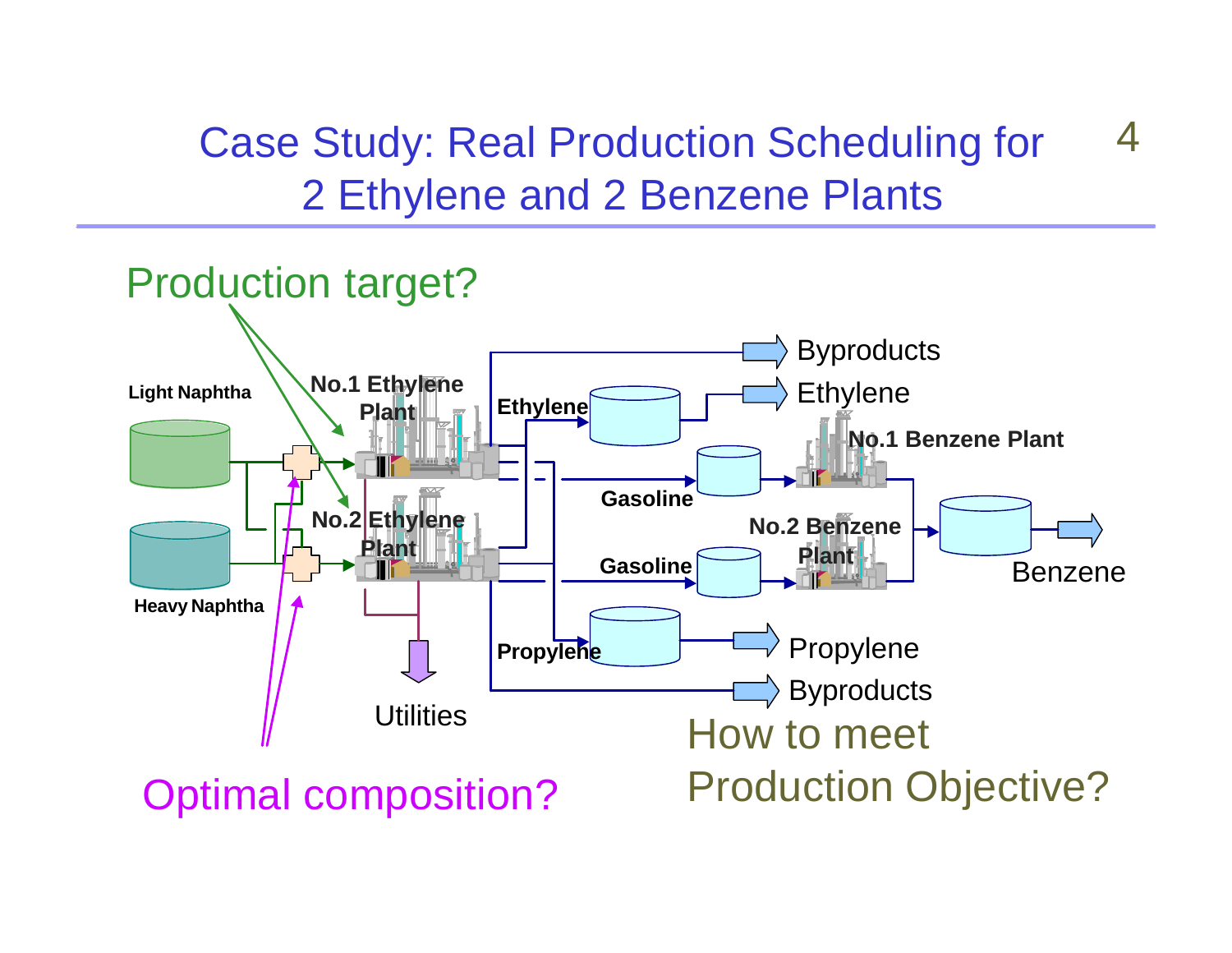# **Modeling and Solution Approach**

### $\boldsymbol{\mu}$  Modeling approach

- Unit operation model building capability
- Equation based modeling approach » MINI P model
- Modeling platform: GAMS modeling language
- Model size
	- » Continuous variables  $\sim$  60k
	- » Binary variables ~ 1k

#### $\boldsymbol{\mu}$  Solution approach

- » Process knowledge based decomposition strategy
- » Use standard solvers:
	- MILP: OSL
	- NLP: ConOpt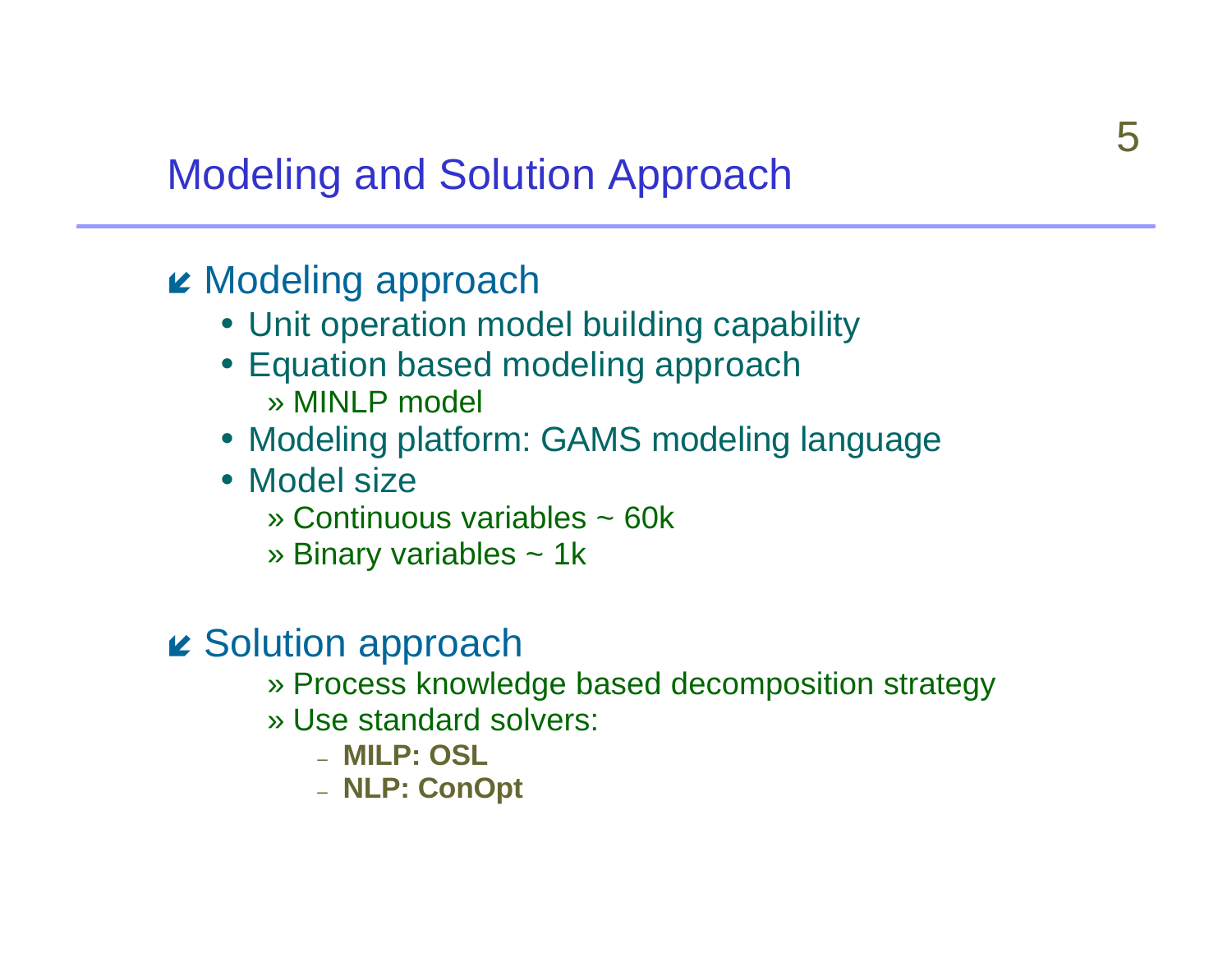#### Naphtha Properties

#### **Composition of Charging Tanks**

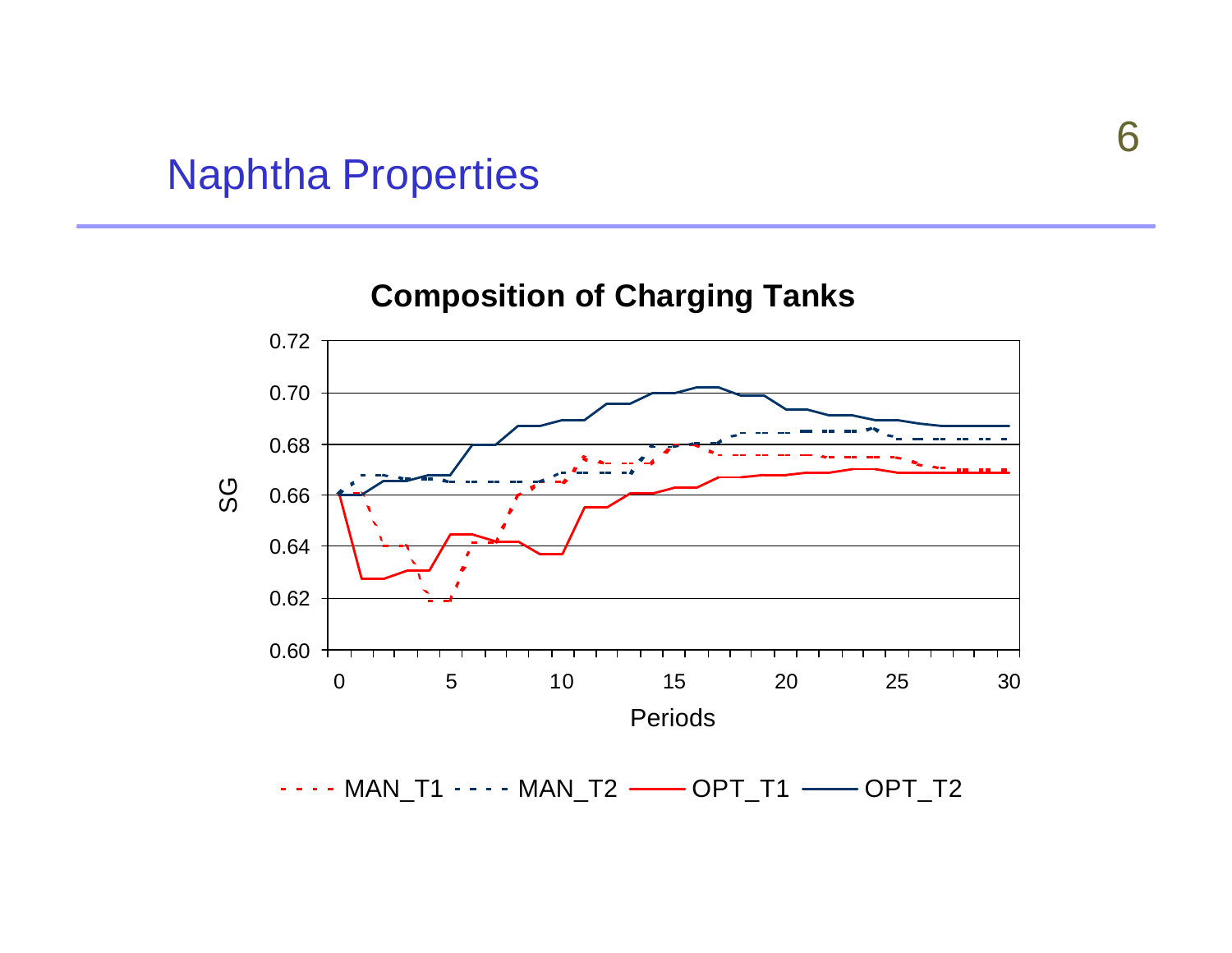#### **Naphtha Inventories**

**EXECUTE:** Fixed ETY & PPY Demands **EXECUTE:** Max ETY & PPY Productions